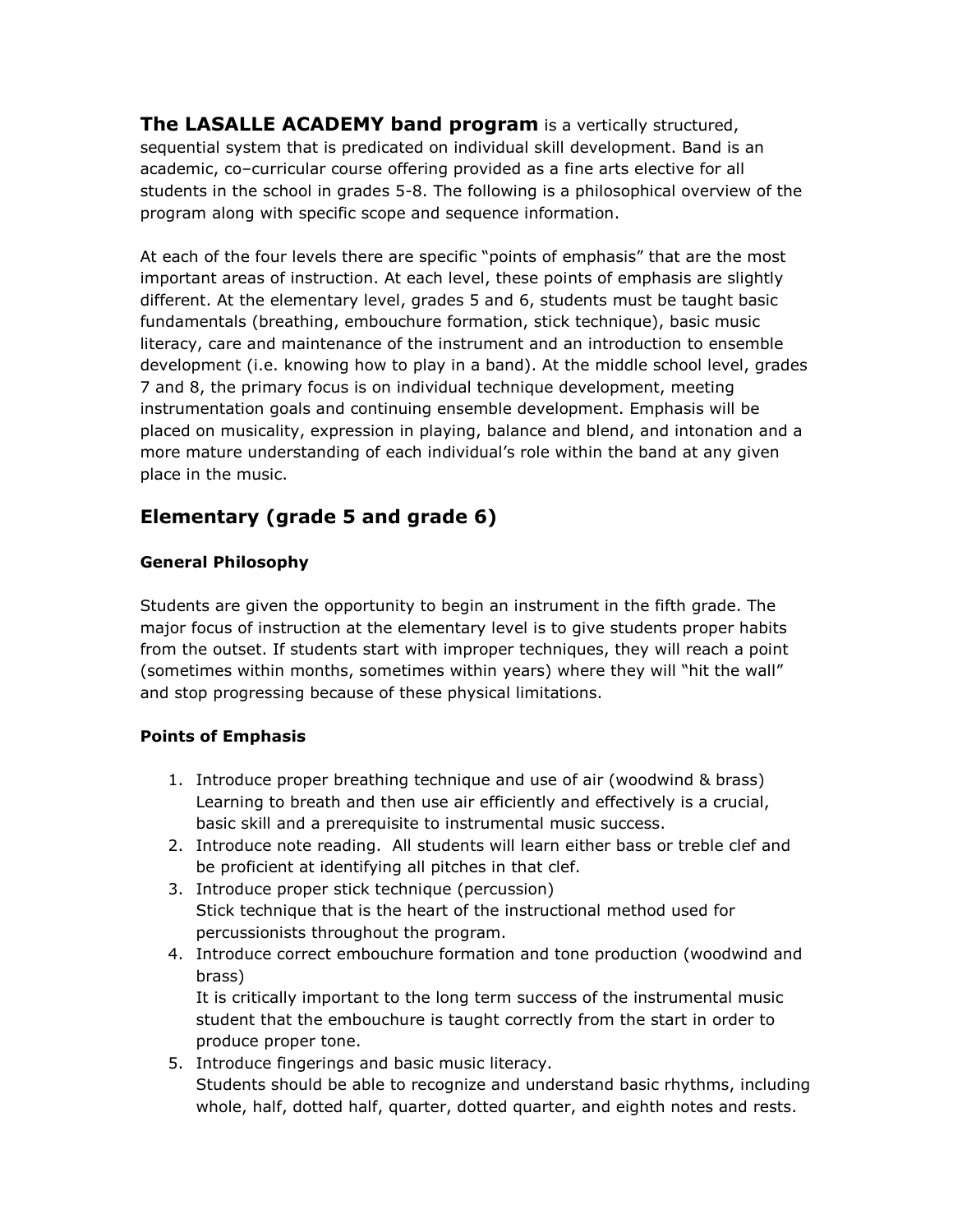This continues on in  $6<sup>th</sup>$  grade with slightly more complex rhythms, varied time signatures and more difficult key signatures.

- 6. Introduce instrument care and maintenance of instruments Students need to understand how to care for the instruments that represent a significant monetary investment. These instruments, in most cases, must last a student at least through high school and often well into adulthood.
- 7. Introduce ensemble development. In addition to the individual skills needed to play an instrument, students need to learn how to play with others in an ensemble.

#### **Instructional Methods**

Students in Beginning Band will use the Essential Elements 2000- Book 1. Students are encouraged to use Smart Music at home as a practice resource. Students will be asked to demonstrate proper breathing, embouchure, and tone production in each class session.

Students in  $6<sup>th</sup>$  grade Intermediate Band will use Essential Elements 2000 book 1 and begin in Book 2. Additional sheet music will supplement the lessons and advanced students will have the opportunity to participate in SBCSC Honor Band and ISSMA solo and ensemble contest. Also, advanced  $6<sup>th</sup>$  graders will be able to audition for Jazz band.

#### **Instructional Setting**

Students are divided into classes either by woodwinds, or brass. Percussionists will be moved between the two classes depending on the most appropriate setting for them at the time. All percussionists will begin with the bell kit in  $5<sup>th</sup>$  grade. When students become comfortable and confident with note reading and technique on mallet instruments, snare drum will be introduced. Also, it is our goal to have a percussionist come in to provide the percussion students with a private sectional once per week in the  $5<sup>th</sup>$  grade. By the end of  $5<sup>th</sup>$  grade percussionist should have had exposure to mallets, snare, bass, cymbals, suspended cymbal and several auxiliary percussion instruments.  $6<sup>th</sup>$  grade percussion will introduce timpani, drum set, and additional auxiliary percussion instruments.

Classes meet every other day for 40 minutes. As we near a performance, we will combine the woodwind, brass and percussion to prepare for a concert.

Each week students will be given specific material that they are expected to practice at home. Playing tests and occasional written tests will be administered to evaluate the student's progress.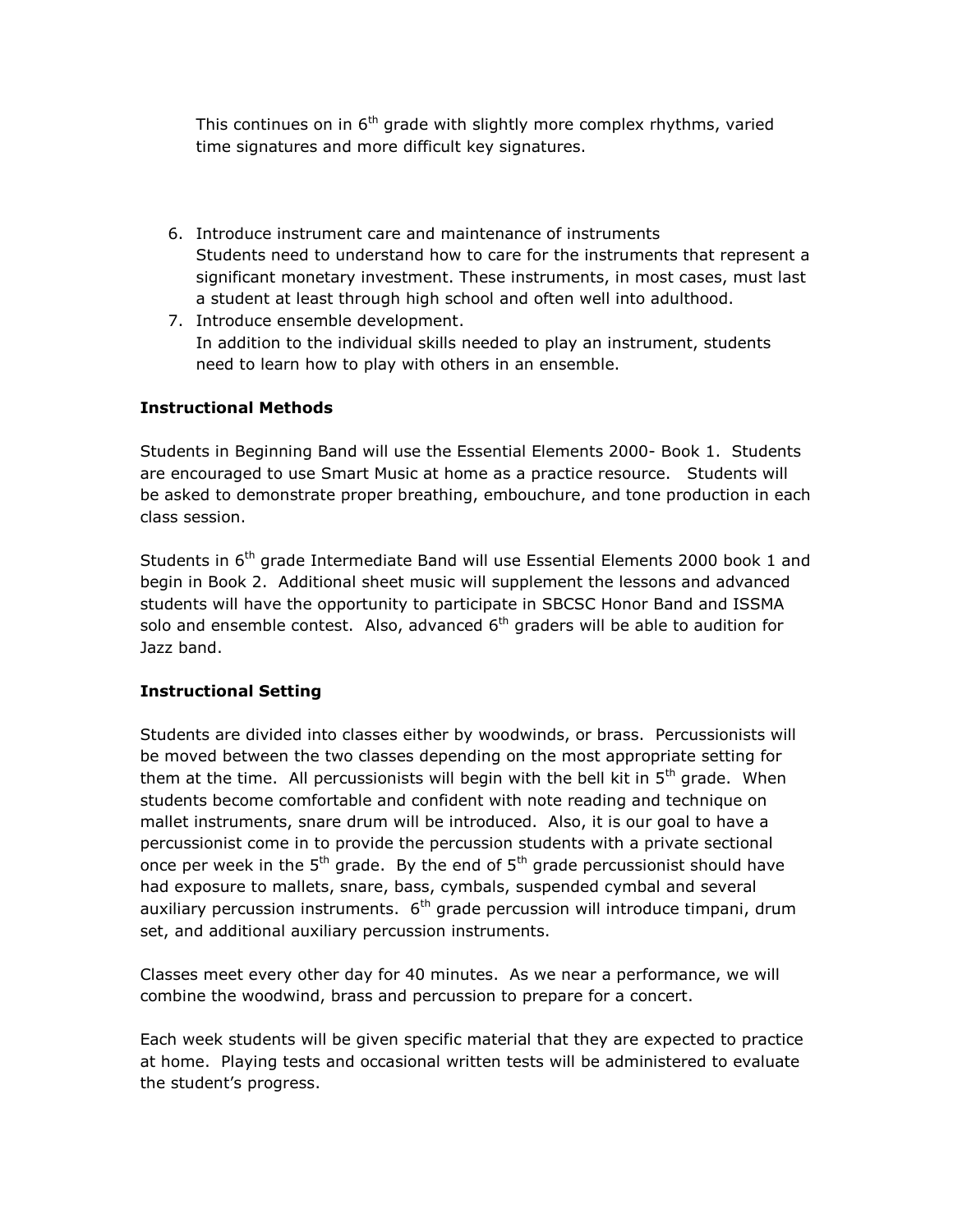# *Middle School (7 & 8)*

#### **General Philosophy**

This level is in many ways the key to a successful band program. Students must develop their individual technique to enable them to perform the band literature that they will play when they get to the high school band. It is also crucial to meet the instrumentation goals in order to ultimately have a balanced high school band, as well as a balanced middle school band.

#### **Points of Emphasis**

- 1. Refine individual technique and musicianship. Through the use of Essential Elements 2000 book 2 and Foundations for Superior Performance method books, individual technique will be emphasized.
- 2. Refine embouchure, tone production, intonation, phrasing and musical expression.
- 3. Meet instrumentation goals and start to develop a true "band sound". At the middle school level, the instrumentation must be enlarged to prepare for the more difficult band literature that is performed at the high school level. The middle school band should include the following instruments: **Flute, Oboe, Bassoon**, **Clarinet, Bass clarinet**, **Alto sax, Tenor sax**, **Baritone sax**, **French Horn, Trumpet, Trombone, Baritone**, **Tuba, and Percussion. It might be necessary at this time to switch a student from a more popular instrument to address instrumentation issues.**
- 4. Refine music literacy.

There will be an emphasis on rhythms and counting, in both lessons and band rehearsals. Students should be able to sight count, clap, and play any rhythms including notes up to sixteenth notes and rests in any combinations. Introduce concepts of ensemble balance and blend.

5. Students need to know how to blend their individual part in order to produce a properly balanced total band sound. Balance and blend depends on the part being played within a section (i.e. 1st, 2nd, or 3rd parts), the relative pitch of the instrument (i.e. high/low), tone quality, and the type of musical material being played (i.e. melodic, harmonic, rhythmic).

#### **Instructional Methods**

The seventh and eighth grade students will be divided into two performing ensembles. The **Concert Band**, made up of predominantly seventh graders will continue to develop their technical skill and music literacy by continuing on in the Essential Elements 2000 method book. There will also be work done almost daily from the Foundations for Superior Performance Method. Sheet music becomes the main teaching tool at this level. The goal of this band is to perform high quality performances of Easy and possibly some Medium Easy music. The **Symphonic**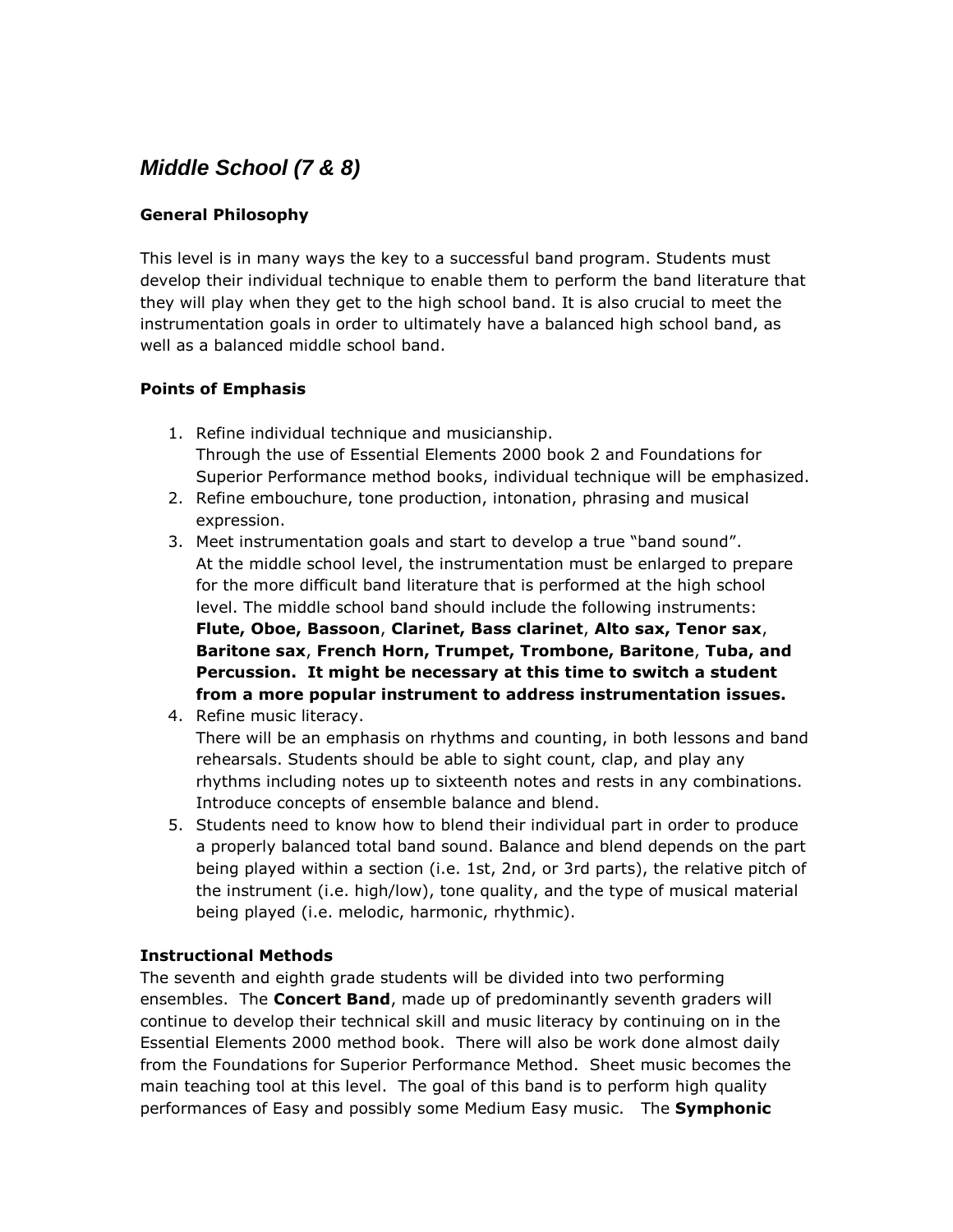**Band**, comprised of our  $7<sup>th</sup>$  and  $8<sup>th</sup>$  graders who have demonstrated a good work ethic and exceptional musical ability, uses the Foundations for Superior Performance Method each class period. We usually create our own rhythmic studies for this group. The goal of this band is to perform at a high quality music that is generally Medium Easy level and an occasional piece at the Medium level. This band is for students who are up for the challenge and enjoy working on difficult music.

All students in  $7<sup>th</sup>$  and  $8<sup>th</sup>$  grade will be expected to perform at solo and ensemble contest either by doing a solo or by participating in a small ensemble. Significant class time is spent on this project because this is the one time of the year that each individual student can work on music that is exactly the right level for that particular student. This time of year is usually where we see the most individual growth from each student.

#### **Instructional setting**

In seventh and eighth grade class periods are 80 minutes long. Students have band every other day. Typically we will meet as a large group and then warm- up, tune, work on technique or chorales and then we split the group for sectional work on music. One teacher leads the brass and percussion sectional and another teacher leads the woodwind rehearsal. After rehearsing specifics of the music in sectionals, we typically come back together as a whole band. Obviously we try to have variety in our lesson plans and we supplement the above plan by working in time in the music keyboard lab where students are able to enrich their music theory knowledge or experiment with creating and composing.

Students in  $7<sup>th</sup>$  and  $8<sup>th</sup>$  grade will have the opportunity to audition for SBCSC Honor Band, participate in solo and ensemble contest, perform at least 4 concerts per year, audition for jazz band, and be recommended for IBA All-region Band.

Private lessons are offered once per week at the school on most instruments and are encouraged, but not required.

### **Jazz Bands**

We have two levels of jazz band at LaSalle Academy. Students will be selected for **Jazz 1** based upon playing ability, prior demonstrated work ethic, responsibility and instrumentation needs. This band will perform frequently in the community and will rehearse in the mornings from 7:30-8:05 on B days.

**Jazz 2** is comprised of students in grades 6, 7, and 8 who play saxophone, trumpet, trombone, piano, drums, or bass. This group will introduce the fundamentals of the jazz style and very beginning improvisation. This group will meet one day per week after school and will start after the fall sports season.